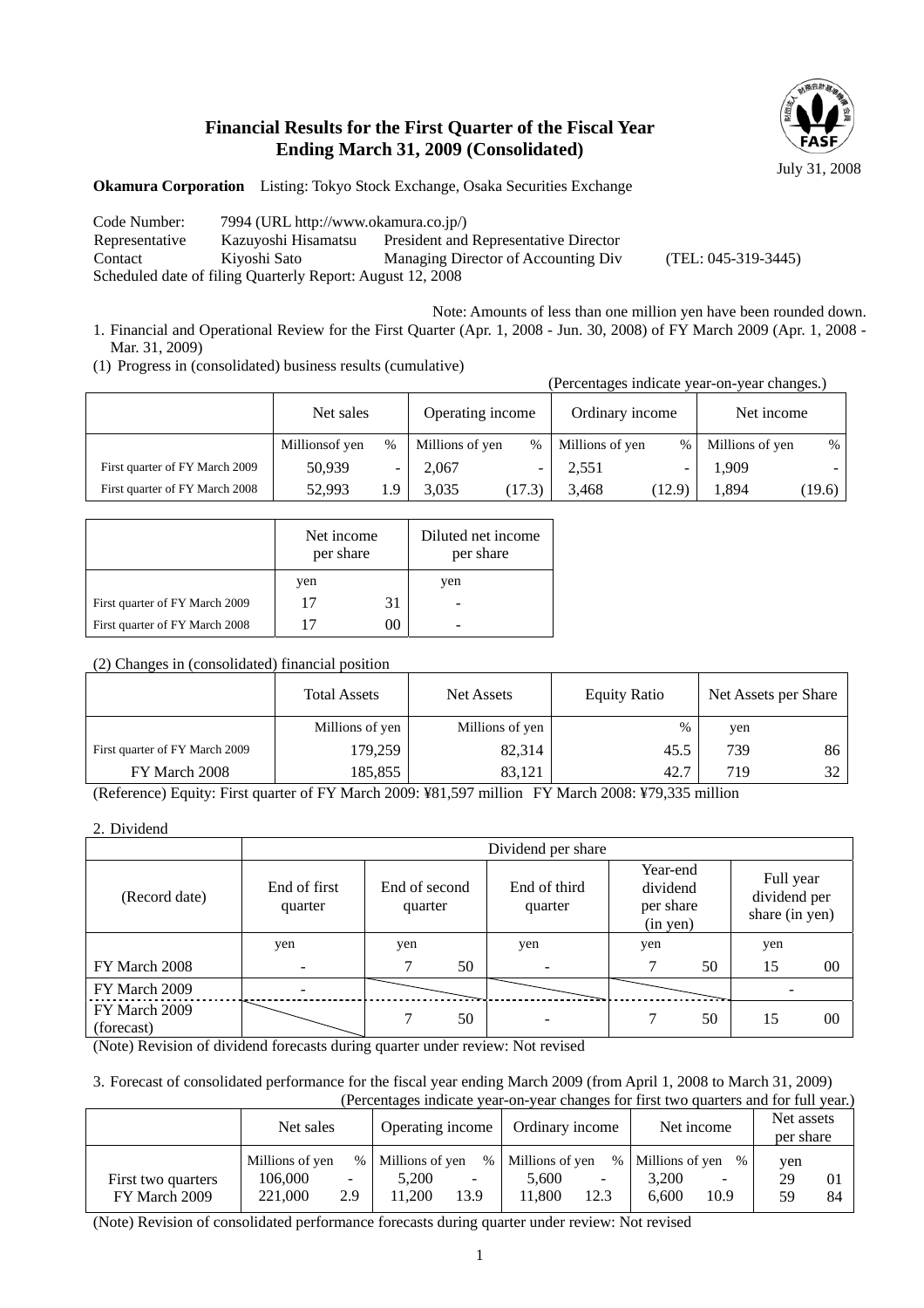| 4. Others                                                                                                                                                                                                                                                                                                              |                            |
|------------------------------------------------------------------------------------------------------------------------------------------------------------------------------------------------------------------------------------------------------------------------------------------------------------------------|----------------------------|
| Changes in the scope of consolidation during the accounting period:<br>(1)                                                                                                                                                                                                                                             | None                       |
| Adoption of simplified accounting methods or special accounting methods applicable to<br>(2)<br>preparation of quarterly consolidated financial statements:<br>Note: For details, please refer to "4. Others (2)" in "Qualitative information, Financial statements,<br>Etc." on page 3.                               | Adopted                    |
| (3) Changes in accounting principles and procedures used in the preparation of quarterly consolidated financial statements<br>or in the method of presentation of quarterly consolidated financial statements (Items contained in "Changes in the<br>Basis of Presenting Quarterly Consolidated Financial Statements") |                            |
| i by new accounting standard:                                                                                                                                                                                                                                                                                          | <b>Yes</b>                 |
| ii by others:                                                                                                                                                                                                                                                                                                          | <b>Yes</b>                 |
| Note: For details, please refer to "4. Others (3)" in "Qualitative information, Financial statements, Etc." on page 3.                                                                                                                                                                                                 |                            |
| Number of shares of stock (common stock)<br>(4)<br>i Number of shares (including treasury shares) outstanding at end of period First quarter of FY March 2009: 112,391,530                                                                                                                                             | FY March 2008: 112,391,530 |
| ii Number of treasury shares at end of period First quarter of FY March 2009: 2,105,081<br>FY March 2008: 2,100,241                                                                                                                                                                                                    |                            |
|                                                                                                                                                                                                                                                                                                                        |                            |

iii Average number of shares outstanding during period (cumulative quarters) First quarter of FY March 2009: 110,288,353 First quarter of FY March 2008: 111,430,557

\* Explanation of Appropriate Use of Performance Forecasts and Other Issues Requiring Particular Mention

• Effective with the current fiscal year, the Company adopts Accounting Standard for Quarterly Financial Statements (ASBJ Statement No. 12, issued by the Accounting Standards Board of Japan on March 14, 2007) and Implementation Guidance for Accounting Standard for Quarterly Financial Statements (ASBJ Guidance No. 14, issued by the Accounting Standards Board of Japan on March 14, 2007). The Company prepares its quarterly consolidated financial statements in accordance with Regulations Concerning Quarterly Consolidated Financial Statements.

y The performance forecasts and other forward-looking statements contained herein are based on the information available to the Company at the time, and contain certain assumptions that the Company considers to be reasonable. They are subject to diverse factors that may cause actual results of operations and other items to differ significantly from the statements and forecasts. For a description of the assumptions underlying the performance forecasts and points to note when using performance forecasts, please refer to "3. Qualitative information" concerning the performance forecast in "Qualitative information, Financial statements, Etc." on page 3.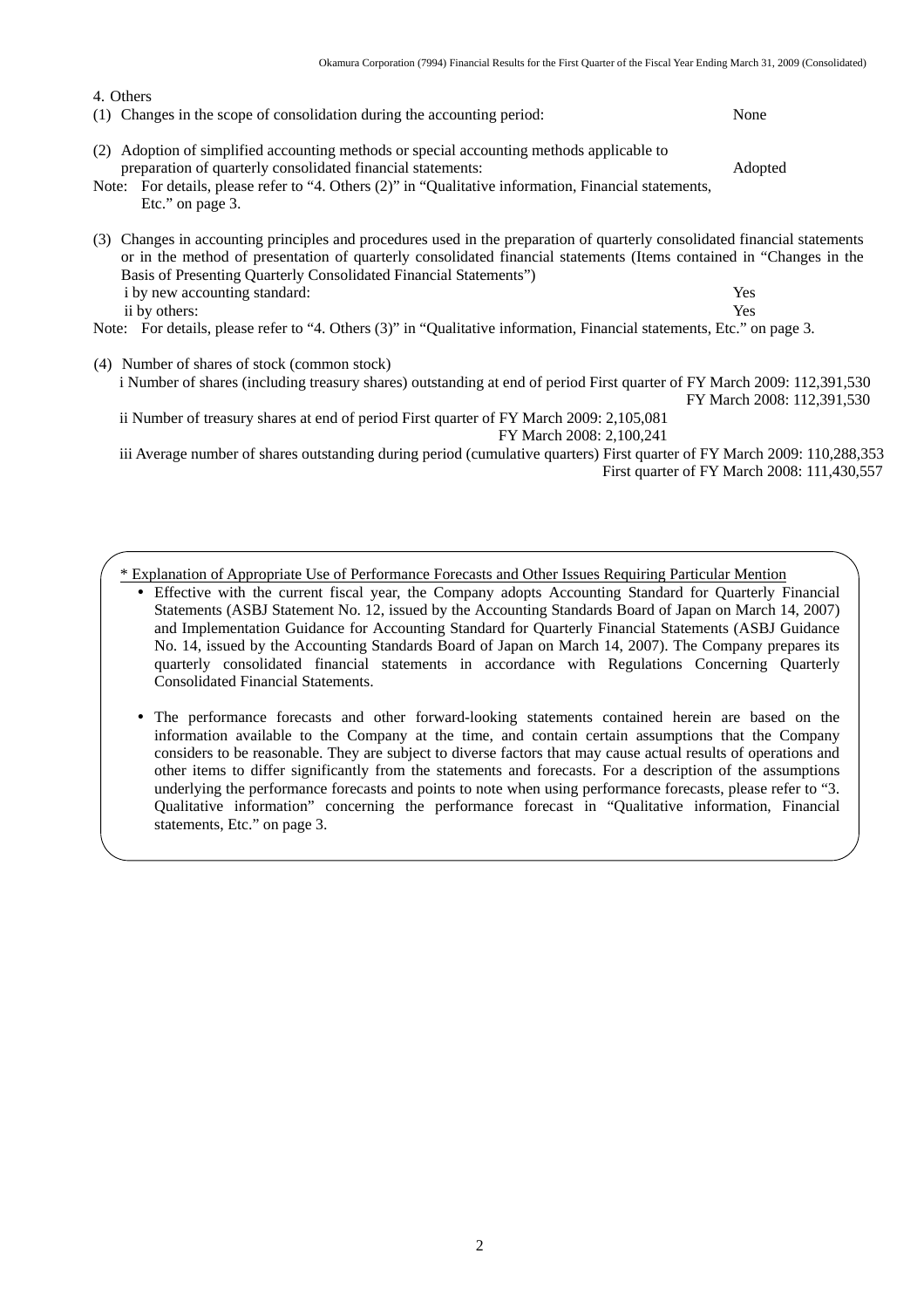[Qualitative information, Financial statements, Etc.]

1. Qualitative information concerning the progress in (consolidated) business performance

During the first quarter of the current fiscal year under review, Japan's economy showed increasing signs of weakening growth, with financial system worries triggered in the United States creating global ripples, compounded by ever-skyrocketing crude oil and raw material prices.

Under such circumstances, the Company endeavored to develop and explore new market possibilities by introducing new products differentiated by virtue of product creativity and design excellence and stepping up proposal-driven marketing approaches, with a view to ensuring continued growth in each segment the Company operates in.

In the Office Furniture segment, strong office-related demand persisted reflecting efforts to improve work environments and to reconsider work practices as well as moves to consolidate head-office functions and to regroup organizations. Meanwhile, however, an unfavorable trend was observed among a growing number of companies becoming circumspect about investing because of their wariness about the economy's future prospects. In such circumstances, the Company aggressively implemented its solution-based business model, focusing on proposals for "reviewing work practices" and developing "intellectually creative work styles" in order to promote interest in adding higher value to the office space. Yet, especially because the impact of slackening demand among financial institutions proved significant, the Company suffered a slight decrease in its sales results. High-grade seating lines, including *Contessa* and *Baron*, continued to record strong sales overseas and achieved steady progress in becoming global brands.

As a result, net sales in this segment decreased to ¥31,386 million (Y-o-Y a decrease of 4.1%).

In the Store Displays segment, the business environment remained challenging as retailers curbed their investments and shifted to smaller store formats in the face of slowing personal consumption particularly as a consequence of rising food prices. In such circumstances, the Company sought to expand sales by putting greater emphasis on marketing proposals, and winning orders, for total store solutions whose key concepts boiled down to "food safety and security," "energy efficiency enhancement," and "low-cost operation."

As a result, net sales in this segment decreased to ¥16,624 million (Y-o-Y a decrease of 0.9%).

In the Material Handling Systems and Others segment, the Company's material handling systems operation aggressively stepped up its efforts to market solution proposals among its focused industry sectors of logistics centers, production factories, and other facility operators. Since orders received in this business are designed mostly to supply the needs of projects, however, the Company suffered reduced sales revenues that reflected a decline in the number of large projects constructed versus the same period of the previous fiscal year. Meanwhile, the torque converter operation continued to enjoy strong orders especially for forklift torque converters tailored for overseas markets.

As a result, net sales in this segment decreased to ¥2,928 million (Y-o-Y a decrease of 16.1%).

As a result of all these, during the first quarter of the current fiscal year, on a consolidated basis the Company posted net sales of ¥50,939 million (Y-o-Y a decrease of 3.9%), operating income of ¥2,067 million (Y-o-Y a decrease of 31.9%), ordinary income of ¥2,551 million (Y-o-Y a decrease of 26.4%), and quarterly net income of ¥1,909 million (Y-o-Y an increase of 0.8%).

2. Qualitative information concerning the changes in (consolidated) financial position

The Company's consolidated financial position at the end of the first quarter of the current fiscal year under review is as follows:

Total assets amounted to ¥179,259 million, down ¥6,595 million compared with the end of the previous fiscal year. Current assets decreased by ¥7,250 million, despite an increase in cash and time deposits, as a result of a decrease in accounts receivable, whereas fixed assets increased by ¥655 million, despite a decrease in tangible fixed assets, particularly in buildings and structures, as a result of an increase in investments and other assets owing primarily to an increase in investment securities.

Liabilities amounted to ¥96,945 million, down ¥5,788 million over the end of the previous fiscal year, mainly because of decreases in accounts payable and allowance for bonuses payable.

Net assets amounted to ¥82,314 million, reflecting increases in retained earnings and net unrealized holding gains on securities. The equity ratio came to 45.5%.

A review of cash flows shows that operating activities generated a net cash increase of ¥6,166 million, with inflows including net income before income taxes for the quarter term of ¥3,096 million, depreciation and amortization expenses of ¥1,413 million, and a decrease in accounts receivable of ¥8,379 million. Cash outflows included a decrease in accounts payable of ¥2,557 million, a decrease in allowance for bonus payable of ¥2,344 million, and corporate tax payments of ¥1,984 million.

Net cash used in investing activities was ¥2,757 million, which was mainly comprised of payment for purchase of property, plant and equipment fixed assets totaling ¥1,561 million and disbursement of ¥2,089 million for acquisition of subsidiary shares.

Net cash used in financial activities was ¥613 million, which was comprised of cash dividend paid by the Company of ¥734 million.

Consequently, consolidated cash and cash equivalents at the end of the current fiscal year's first quarter increased by ¥2,781 million from the end of the previous fiscal year to ¥22,277 million.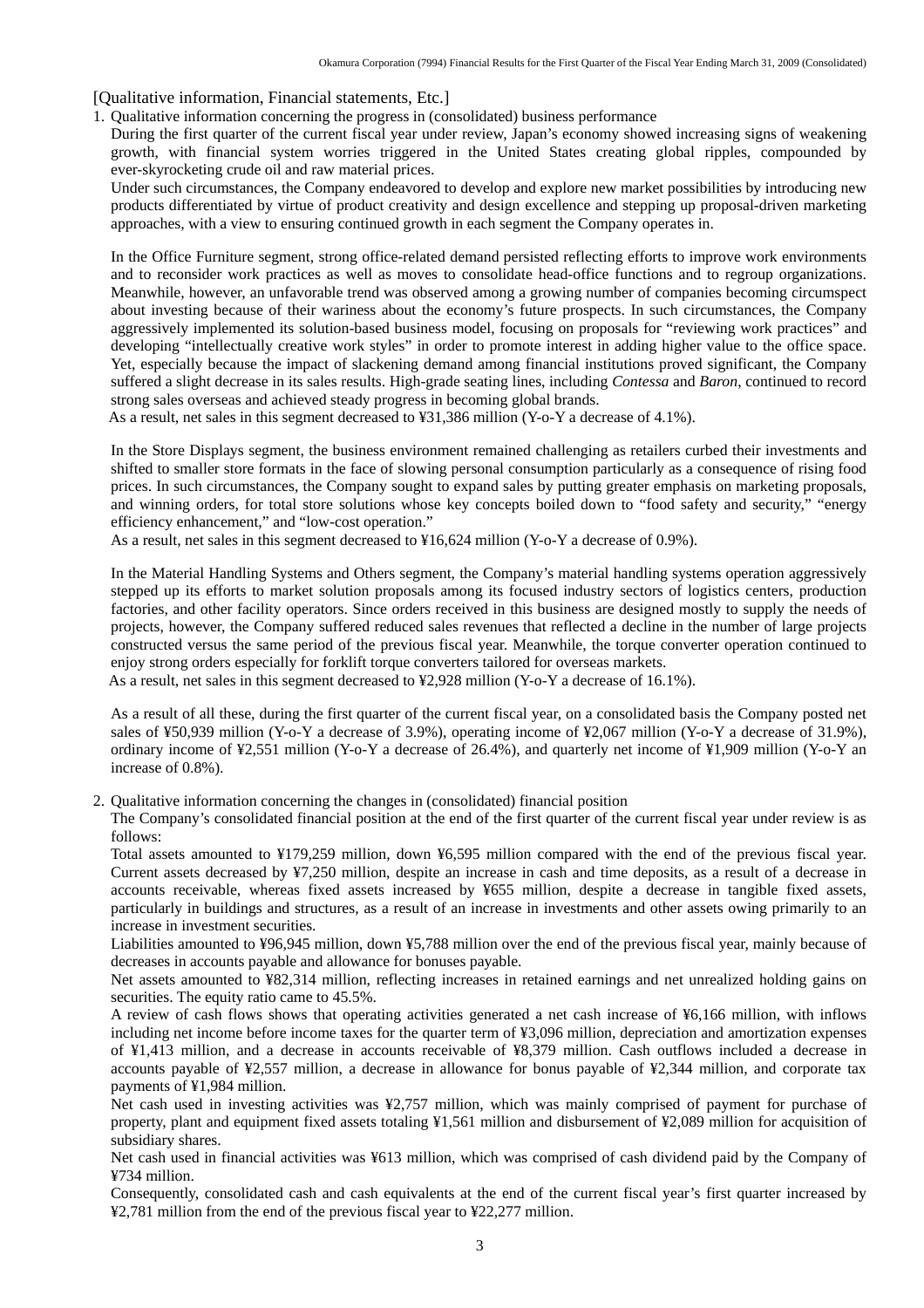3. Qualitative information concerning the performance forecast

A performance review of the first quarter of the current fiscal year shows that, comparing with same period of year before, the Company's consolidated net sales, operating income, and ordinary income decreased despite the increase in net income. The Company will stimulate further efforts by expand sales, advance productivity and cost reduction to achieve the goal of performance forecast which has already been announced.

Because of this, as regards the first two quarters and all of the current fiscal year, the consolidated performance forecasts that the Company announced on May 9, 2008 remain unchanged.

- 4. Others
- (1) Changes in the scope of consolidation during the accounting period Not applicable.
- (2) Adoption of simplified accounting methods and special accounting methods applicable to preparation of quarterly consolidated financial statements
	- i Method for valuation of inventories

For the purpose of valuing inventories at the end of the first quarter of the current fiscal year, the Company dispenses with physical inventorying and applies a reasonable valuation method on the basis of the value of inventories physically verified at the end of the previous fiscal year.

- ii Method for calculation of depreciation on fixed assets In respect of the assets that are depreciated on a declining-balance basis, the Company applies a calculation method that allocates the amount of depreciation attributable to a specific fiscal year appropriately to the interim periods.
- (3) Changes in accounting principles and procedures used in the preparation of quarterly consolidated financial statements or in the method of presentation of quarterly consolidated financial statements
	- Changes following revisions in accounting standards or others
	- 1 Adoption of accounting standards pertaining to quarterly financial statements

Effective with the current fiscal year, the Company adopts Accounting Standard for Quarterly Financial Statements (ASBJ Statement No. 12, issued by the Accounting Standards Board of Japan on March 14, 2007) and Implementation Guidance for Accounting Standard for Quarterly Financial Statements (ASBJ Guidance No. 14, issued by the Accounting Standards Board of Japan on March 14, 2007). The Company prepares its quarterly consolidated financial statements in accordance with Regulations Concerning Quarterly Consolidated Financial Statements.

2 Adoption of accounting standards pertaining to valuation of inventories

Effective with the first quarter of the current fiscal year, the Company adopts the Accounting Standard for Valuation of Inventories (ASBJ Statement No. 9, issued by the Accounting Standards Board of Japan on July 5, 2006) and changes its valuation policy from the cost method to a cost basis (which reduces the book value of assets whose profitability is diminished.

The effect of this change is to reduce gross profit, operating income, ordinary income, and income before income taxes by ¥319 million each, compared with the results using the previous method. The impact it causes on segment information is described where it is relevant.

3 Adoption of tentative treatments applicable to accounting for foreign subsidiaries in preparation of consolidated financial statements

Effective with the first quarter of the current fiscal year, the Company adopts the Practical Solution on Unification of Accounting Policies Applied to Foreign Subsidiaries for Consolidated Financial Statements (ASBJ PITF No. 18, issued by the Accounting Standards Board of Japan on May 17, 2006) and performs required reconciliations in the consolidation accounting process.

The effect of this application on income is nil.

ii Changes not included in i

1 Adoption of accounting standards pertaining to lease transactions

Effective with the first quarter of the current fiscal year, the Company adopts the Accounting Standard for Lease Transactions (ASBJ Statement No. 13, issued by the Accounting Standards Board of Japan on June 17, 1993 and last revised on March 30, 2007) and the Implementation Guidance for Accounting Standard for Lease Transactions (ASBJ Guidance No. 16, issued by the Accounting Standards Board of Japan on January 18, 1994 and last revised on March 30, 2007) and accounts for finance lease transactions other than those where ownership is transferred in the manner that applies to ordinary buying and selling transactions.

The Company depreciates the cost of lease assets involved in non-ownership-transferred finance transactions, by applying the straight-line method that assumes the lease period to be the useful life and the residual value to be zero.

With regard to non-ownership-transferred finance lease transactions whose effective date precedes the commencement of the initial fiscal year that the standard is adopted, the Company continues to apply the same method that it uses to account for ordinary lease transactions.

The effect of this adoption on income is nil.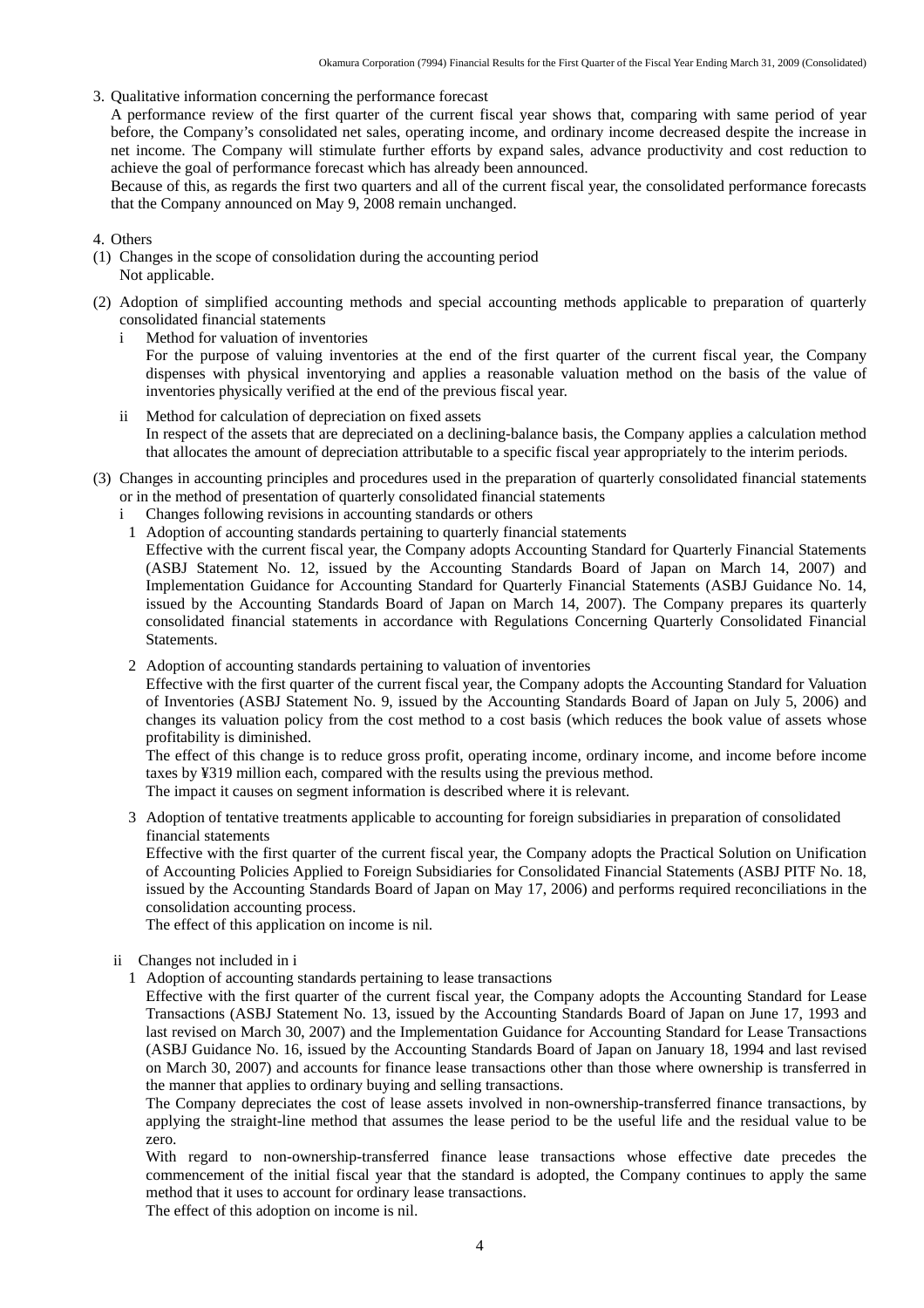## 5. Quarterly financial statements

# (1) Quarterly Consolidated Balance Sheet

|                                              |                                                            | (Millions of yen)                                                                             |
|----------------------------------------------|------------------------------------------------------------|-----------------------------------------------------------------------------------------------|
|                                              | First quarter of<br>FY March 2009<br>(As of Jun. 30, 2008) | Condensed consolidated balance sheet<br>concerning<br>FY March 2008<br>(As of March 31, 2008) |
| Assets                                       |                                                            |                                                                                               |
| Current assets:                              |                                                            |                                                                                               |
| Cash and time deposits                       | 23,321                                                     | 20,514                                                                                        |
| Trade notes and accounts receivable          | 49,225                                                     | 57,604                                                                                        |
| Marketable securities                        | 122                                                        | 122                                                                                           |
| Goods for sale                               | 1,715                                                      | 1,924                                                                                         |
| Manufactured goods                           | 10,802                                                     | 11,173                                                                                        |
| Raw materials                                | 2,442                                                      | 2,430                                                                                         |
| Work in process                              | 1,332                                                      | 1,320                                                                                         |
| Others                                       | 2,233                                                      | 3,348                                                                                         |
| Allowance for doubtful debt                  | (105)                                                      | (98)                                                                                          |
| Total current assets                         | 91,090                                                     | 98,340                                                                                        |
| Fixed assets:                                |                                                            |                                                                                               |
| Tangible fixed assets:                       |                                                            |                                                                                               |
| Buildings and structures (at net book value) | 15,327                                                     | 15,579                                                                                        |
| Land                                         | 22,556                                                     | 22,515                                                                                        |
| Others (at net book value)                   | 12,730                                                     | 13,023                                                                                        |
| Total tangible fixed assets                  | 50,614                                                     | 51,118                                                                                        |
| Intangible fixed assets:                     |                                                            |                                                                                               |
| Total intangible fixed assets                | 2,549                                                      | 2,690                                                                                         |
| Investments and other assets:                |                                                            |                                                                                               |
| Investment securities                        | 23,939                                                     | 22,781                                                                                        |
| Others                                       | 11,187                                                     | 11,047                                                                                        |
| Allowance for doubtful accounts              | (121)                                                      | (122)                                                                                         |
| Total investment and other assets            | 35,005                                                     | 33,705                                                                                        |
| Total fixed assets                           | 88,169                                                     | 87,514                                                                                        |
| Total assets                                 | 179,259                                                    | 185,855                                                                                       |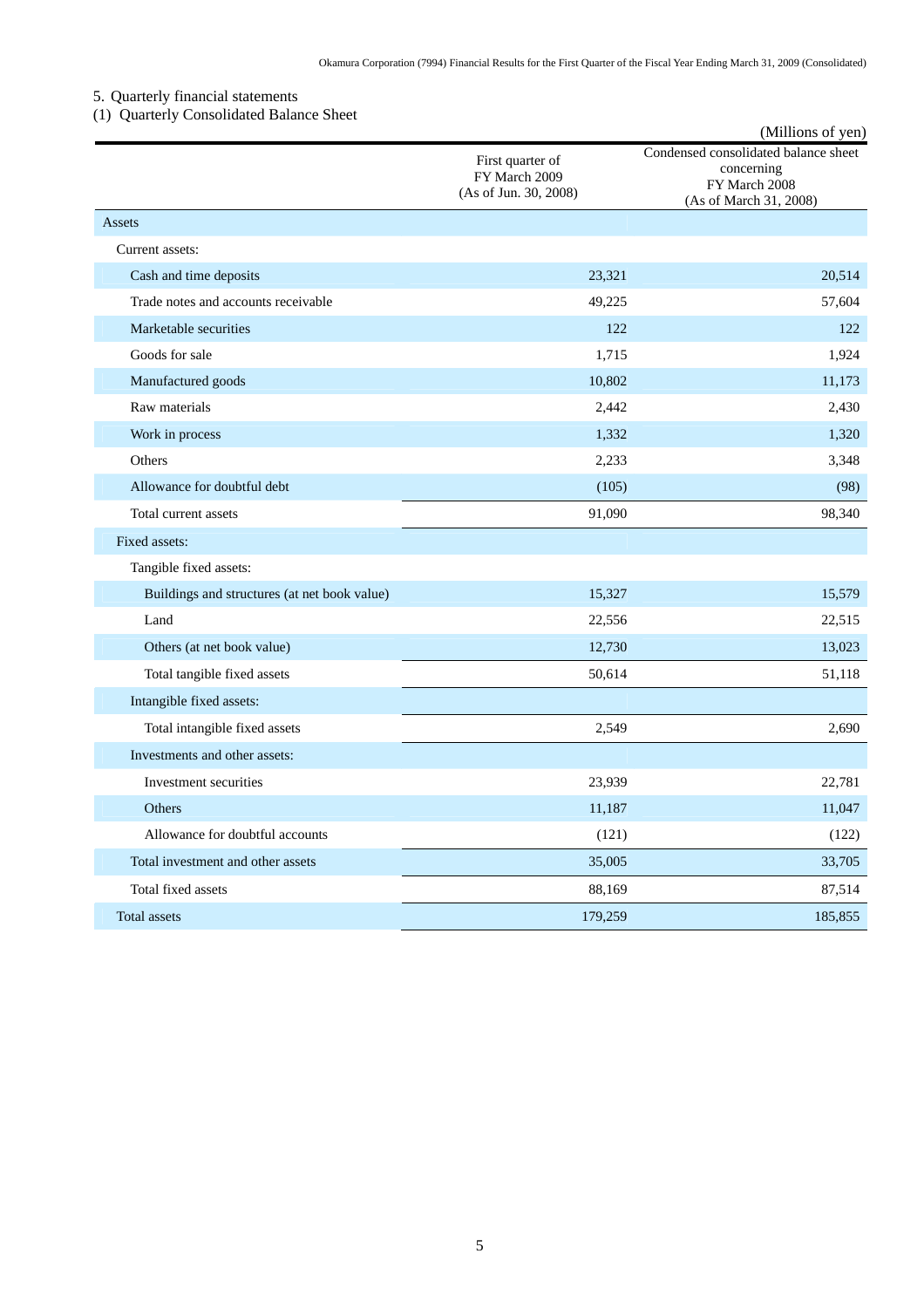Okamura Corporation (7994) Financial Results for the First Quarter of the Fiscal Year Ending March 31, 2009 (Consolidated)

|                                                          |                                                            | (Millions of yen)                                                                             |
|----------------------------------------------------------|------------------------------------------------------------|-----------------------------------------------------------------------------------------------|
|                                                          | First quarter of<br>FY March 2009<br>(As of Jun. 30, 2008) | Condensed consolidated balance sheet<br>concerning<br>FY March 2008<br>(As of March 31, 2008) |
| Liabilities                                              |                                                            |                                                                                               |
| Current liabilities:                                     |                                                            |                                                                                               |
| Trade notes and accounts payable                         | 43,689                                                     | 46,742                                                                                        |
| Short-term bank loans                                    | 10,384                                                     | 9,867                                                                                         |
| Long-term debts due within one year                      | 3,030                                                      | 3,117                                                                                         |
| Bonds redeemed within one year                           | 5,000                                                      |                                                                                               |
| Income taxes payable                                     | 328                                                        | 2,371                                                                                         |
| Allowance for bonus payable                              | 601                                                        | 2,945                                                                                         |
| Others                                                   | 3.367                                                      | 3,895                                                                                         |
| Total current liabilities                                | 66,401                                                     | 68,941                                                                                        |
| Long-term liabilities:                                   |                                                            |                                                                                               |
| Debenture bonds                                          | 5,000                                                      | 10,000                                                                                        |
| Long-term loans payable                                  | 6,015                                                      | 6,294                                                                                         |
| Severance and employee retirement benefits               | 11,623                                                     | 11,459                                                                                        |
| Reserve for directors' retirement benefits               | 22                                                         | 20                                                                                            |
| Others                                                   | 7,882                                                      | 6,017                                                                                         |
| Total long-term liabilities                              | 30,544                                                     | 33,792                                                                                        |
| <b>Total liabilities</b>                                 | 96,945                                                     | 102,734                                                                                       |
| Net assets                                               |                                                            |                                                                                               |
| Owners' equity                                           |                                                            |                                                                                               |
| Capital stock                                            | 18,670                                                     | 18,670                                                                                        |
| Capital surplus                                          | 16,759                                                     | 16,759                                                                                        |
| Retained earnings                                        | 41,990                                                     | 40,909                                                                                        |
| Treasury stock, at cost                                  | (2, 337)                                                   | (2, 333)                                                                                      |
| Total owners' equity                                     | 75,083                                                     | 74,006                                                                                        |
| Net unrealized gain and translation adjustments          |                                                            |                                                                                               |
| Unrealized holding gains (losses) on securities          | 6,644                                                      | 5,262                                                                                         |
| Foreign currency translation adjustment                  | (131)                                                      | 66                                                                                            |
| Total Net unrealized gain and translation<br>adjustments | 6,513                                                      | 5,328                                                                                         |
| Minority interests                                       | 717                                                        | 3,786                                                                                         |
| Total net assets                                         | 82,314                                                     | 83,121                                                                                        |
| Total liabilities and net assets                         | 179,259                                                    | 185,855                                                                                       |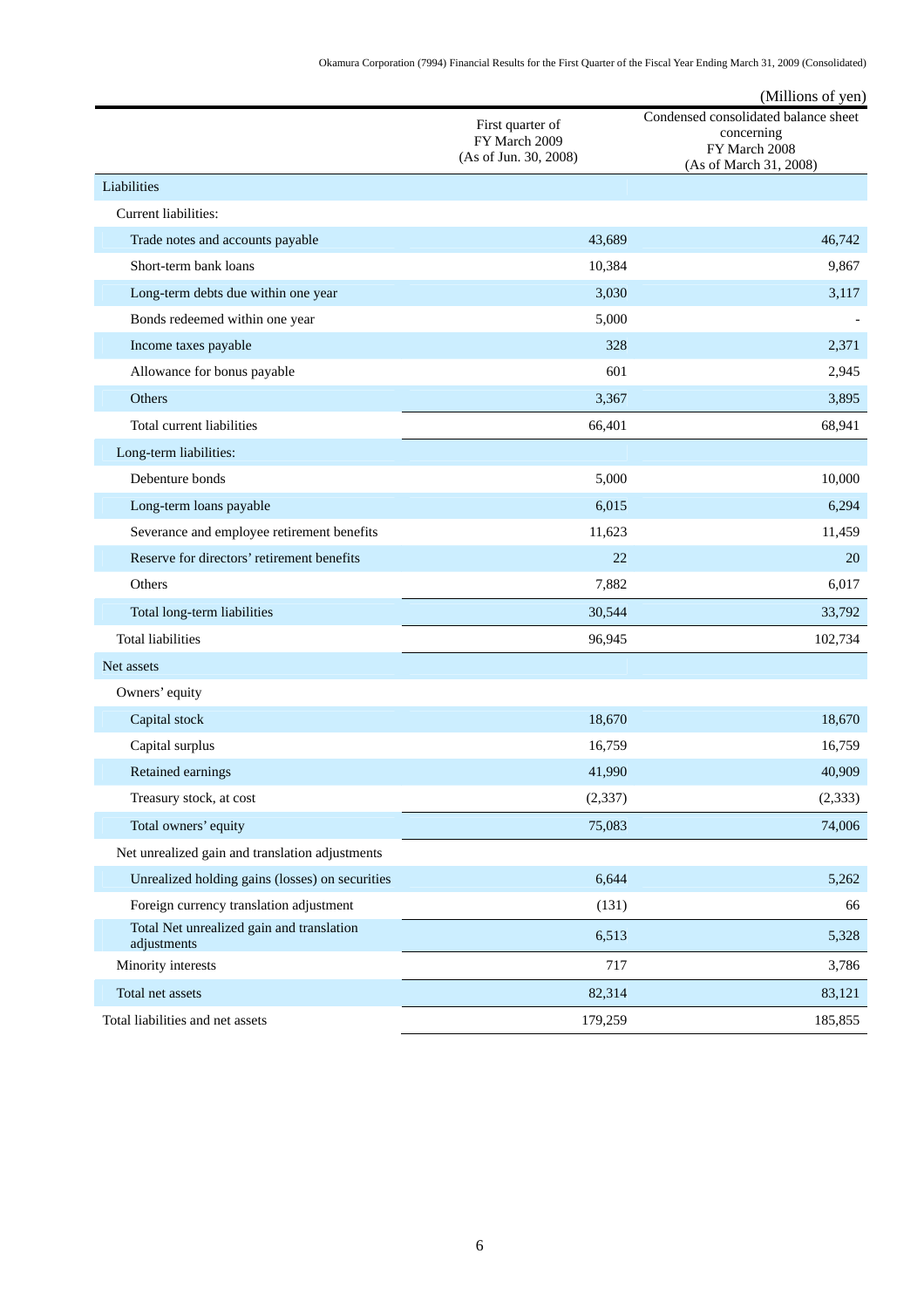## (2) Quarterly Consolidated Income Statement

|                                                      | (Millions of yen)                                                      |
|------------------------------------------------------|------------------------------------------------------------------------|
|                                                      | First quarter of FY March 2009<br>(From Apr. 1, 2008 to Jun. 30, 2008) |
| Net sales                                            | 50,939                                                                 |
| Cost of sales                                        | 34,997                                                                 |
| Gross profit                                         | 15,941                                                                 |
| Selling, general and administrative expenses         | 13,873                                                                 |
| Operating income                                     | 2,067                                                                  |
| Other income:                                        |                                                                        |
| Interest income                                      | 20                                                                     |
| Dividend income                                      | 236                                                                    |
| Equity in earnings of affiliated companies           | 101                                                                    |
| Others                                               | 291                                                                    |
| Total other income                                   | 649                                                                    |
| Other expenses:                                      |                                                                        |
| Interest expenses                                    | 124                                                                    |
| Others                                               | 40                                                                     |
| Total other expenses                                 | 165                                                                    |
| Ordinary income                                      | 2,551                                                                  |
| Extraordinary income:                                |                                                                        |
| Reversal of allowance for bonuses payable            | 639                                                                    |
| Others                                               | $\Omega$                                                               |
| Total extraordinary income                           | 640                                                                    |
| Extraordinary losses:                                |                                                                        |
| Loss on disposal of property, plant and<br>equipment | 26                                                                     |
| <b>Impairment</b> loss                               | 50                                                                     |
| Other losses                                         | 17                                                                     |
| Total extraordinary losses                           | 94                                                                     |
| Income before income taxes for the quarter term      | 3,096                                                                  |
| Income taxes                                         | 141                                                                    |
| Adjustments on income taxes                          | 1,024                                                                  |
| Total income taxes                                   | 1,166                                                                  |
| Minority interests in earnings                       | 21                                                                     |
| Net income for the quarter term                      | 1,909                                                                  |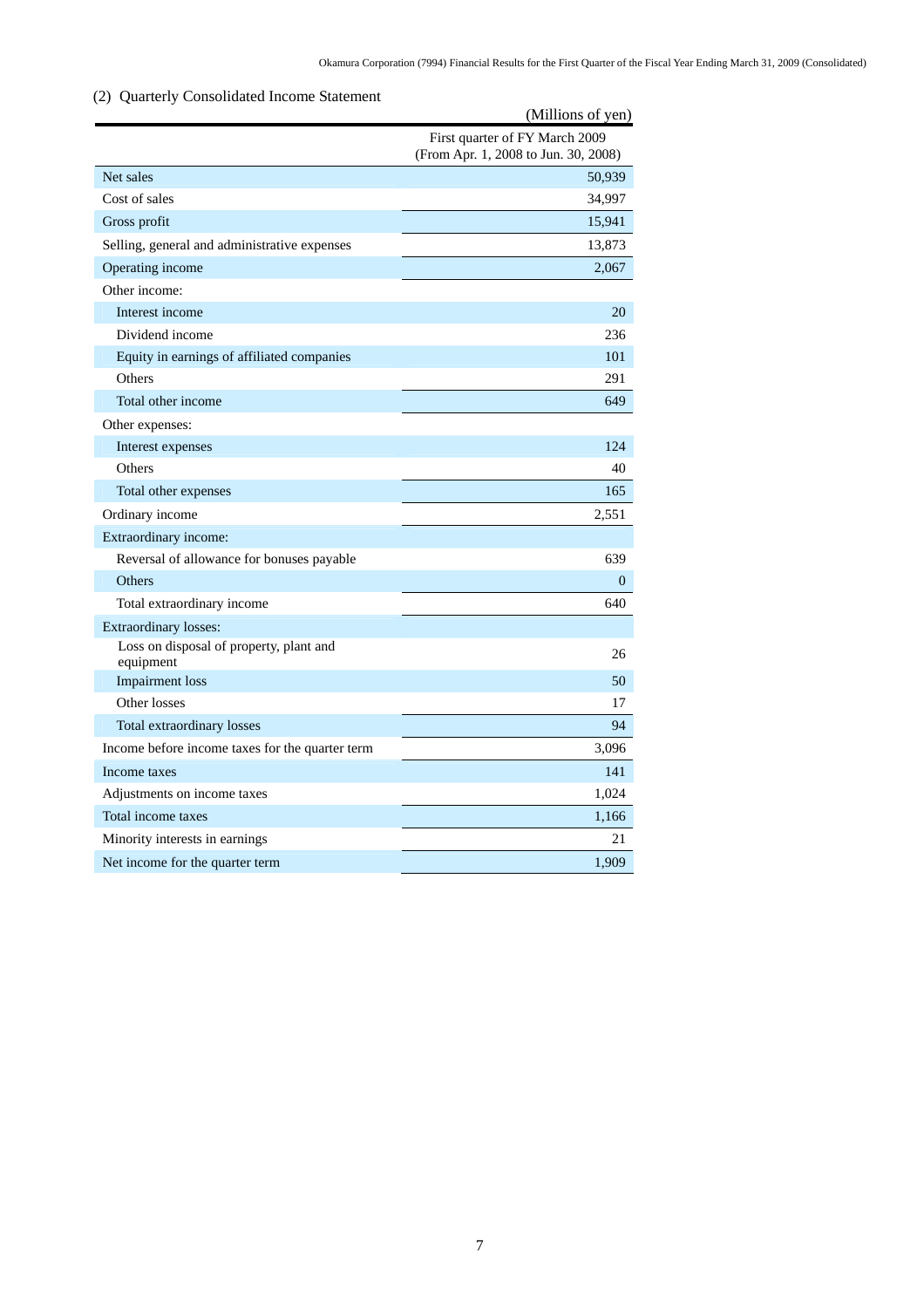## (3) Quarterly Consolidated Cash Flow Statement

|                                                                                                                                           | (Millions of yen)                                                      |
|-------------------------------------------------------------------------------------------------------------------------------------------|------------------------------------------------------------------------|
|                                                                                                                                           | First quarter of FY March 2009<br>(From Apr. 1, 2008 to Jun. 30, 2008) |
| Cash flows from operating activities                                                                                                      |                                                                        |
| Income before income taxes for the quarter term                                                                                           | 3,096                                                                  |
| Depreciation expense                                                                                                                      | 1,413                                                                  |
| Loss on disposal of property, plant and                                                                                                   | 26                                                                     |
| equipment<br>Equity in earnings of affiliated companies<br>(Parenthesis indicates gain in earnings.)                                      | (101)                                                                  |
| Increase/decrease in allowance for doubtful<br>accounts (Parenthesis indicates decrease.)                                                 | 6                                                                      |
| Allowance for bonuses payable (Parenthesis<br>indicates decrease.)                                                                        | (2, 344)                                                               |
| Increase/decrease in allowance for employee<br>retirement benefits (Parenthesis indicates<br>decrease.)                                   | 164                                                                    |
| Interest and dividends income                                                                                                             | (257)                                                                  |
| Interest expense                                                                                                                          | 124                                                                    |
| Loss on devaluation of investment securities<br>(Parenthesis indicates revaluation gain.)                                                 | 50                                                                     |
| Increase/decrease in notes and accounts<br>receivable (Parenthesis indicates increase.)<br>Increase/decrease in inventories (Parenthesis) | 8,379                                                                  |
| indicates increase.)                                                                                                                      | 555                                                                    |
| Increase/decrease in notes and accounts payable<br>(Parenthesis indicates decrease.)                                                      | (2,557)                                                                |
| <b>Others</b>                                                                                                                             | (547)                                                                  |
| Sub-total                                                                                                                                 | 8,010                                                                  |
| Interest and dividends received                                                                                                           | 259                                                                    |
| Interest expenses paid                                                                                                                    | (119)                                                                  |
| Income taxes paid                                                                                                                         | (1,984)                                                                |
| Net Cash provided by operating activities                                                                                                 | 6,166                                                                  |
| Cash flows from investing activities                                                                                                      |                                                                        |
| Payment for purchase of property, plant and<br>equipment                                                                                  | (1, 561)                                                               |
| Payment for purchase of intangible fixed assets                                                                                           | (54)                                                                   |
| Payment for purchase of investment securities                                                                                             | (11)                                                                   |
| Proceeds from sale and redemption of<br>investment securities                                                                             | 1,096                                                                  |
| Outlay for acquisition of stock in subsidiary                                                                                             | (2,089)                                                                |
| Others                                                                                                                                    | (138)                                                                  |
| Net Cash used in investing activities                                                                                                     | (2,757)                                                                |
| Cash flows from financing activities                                                                                                      |                                                                        |
| Net increase/decrease in short-term bank loans<br>(Parenthesis indicates decrease.)                                                       | 516                                                                    |
| Repayments of long-term debt                                                                                                              | (367)                                                                  |
| Payment for purchase of treasury stock                                                                                                    | (3)                                                                    |
| Cash dividends                                                                                                                            | (734)                                                                  |
| Cash dividends paid to minority shareholders                                                                                              | (24)                                                                   |
| Net Cash used in financing activities                                                                                                     | (613)                                                                  |
| Effect on exchange rate changes on cash and cash<br>equivalents                                                                           | (13)                                                                   |
| Increase/decrease in cash and cash equivalents<br>(Parenthesis indicates decrease.)                                                       | 2,781                                                                  |
| Cash and cash equivalents at beginning of year                                                                                            | 19,496                                                                 |
| Cash and cash equivalents at term end                                                                                                     | 22,277                                                                 |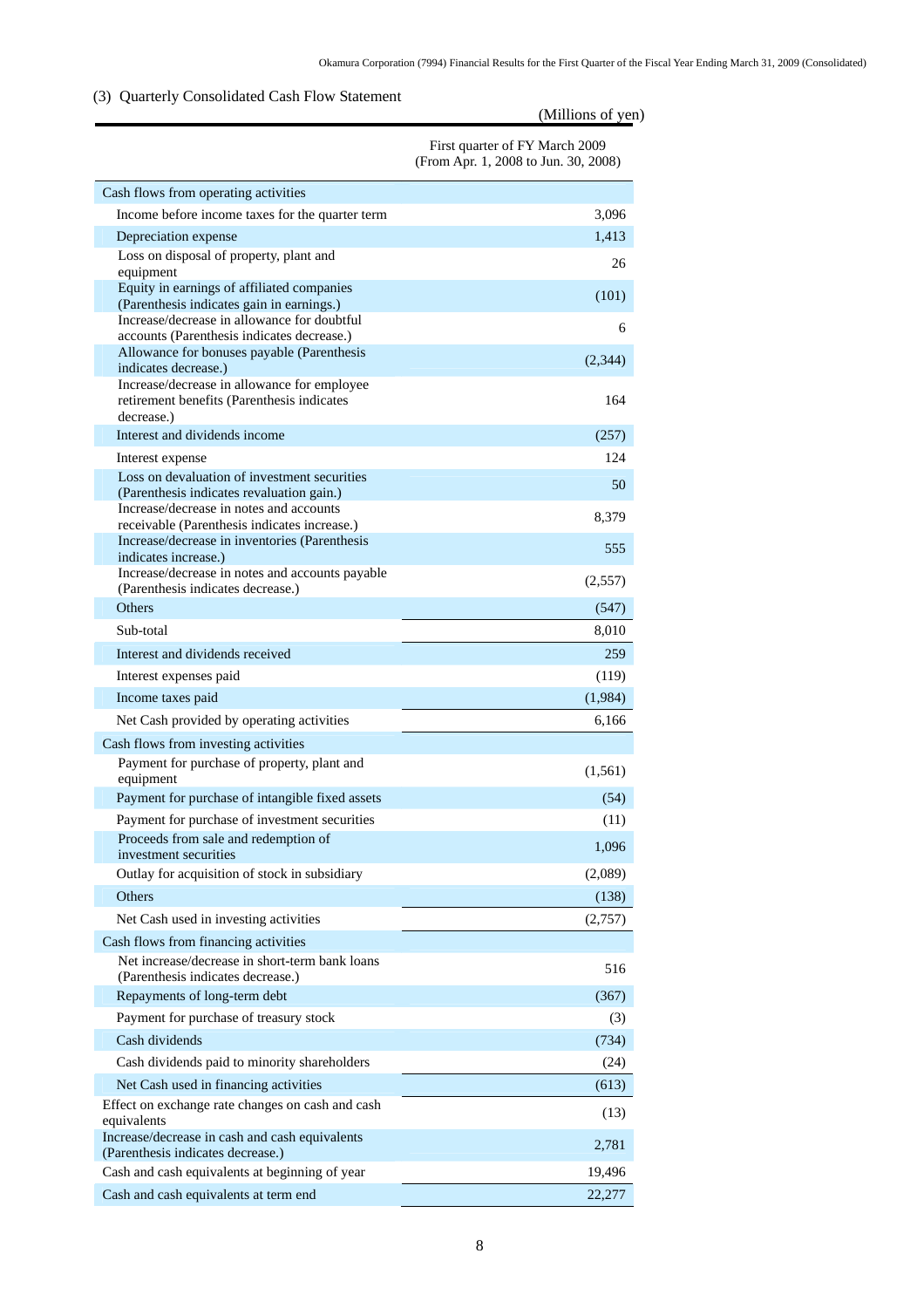Effective with the current fiscal year, the Company adopts Accounting Standard for Quarterly Financial Statements (ASBJ Statement No. 12, issued by the Accounting Standards Board of Japan on March 14, 2007) and Implementation Guidance for Accounting Standard for Quarterly Financial Statements (ASBJ Guidance No. 14, issued by the Accounting Standards Board of Japan on March 14, 2007). The Company prepares its quarterly consolidated financial statements in accordance with Regulations Concerning Quarterly Consolidated Financial Statements.

- (4) Note regarding assumption of going concern
	- First quarter of current fiscal year (from April 1, 2008 to June 30, 2008) There is no information that needs to be disclosed herein.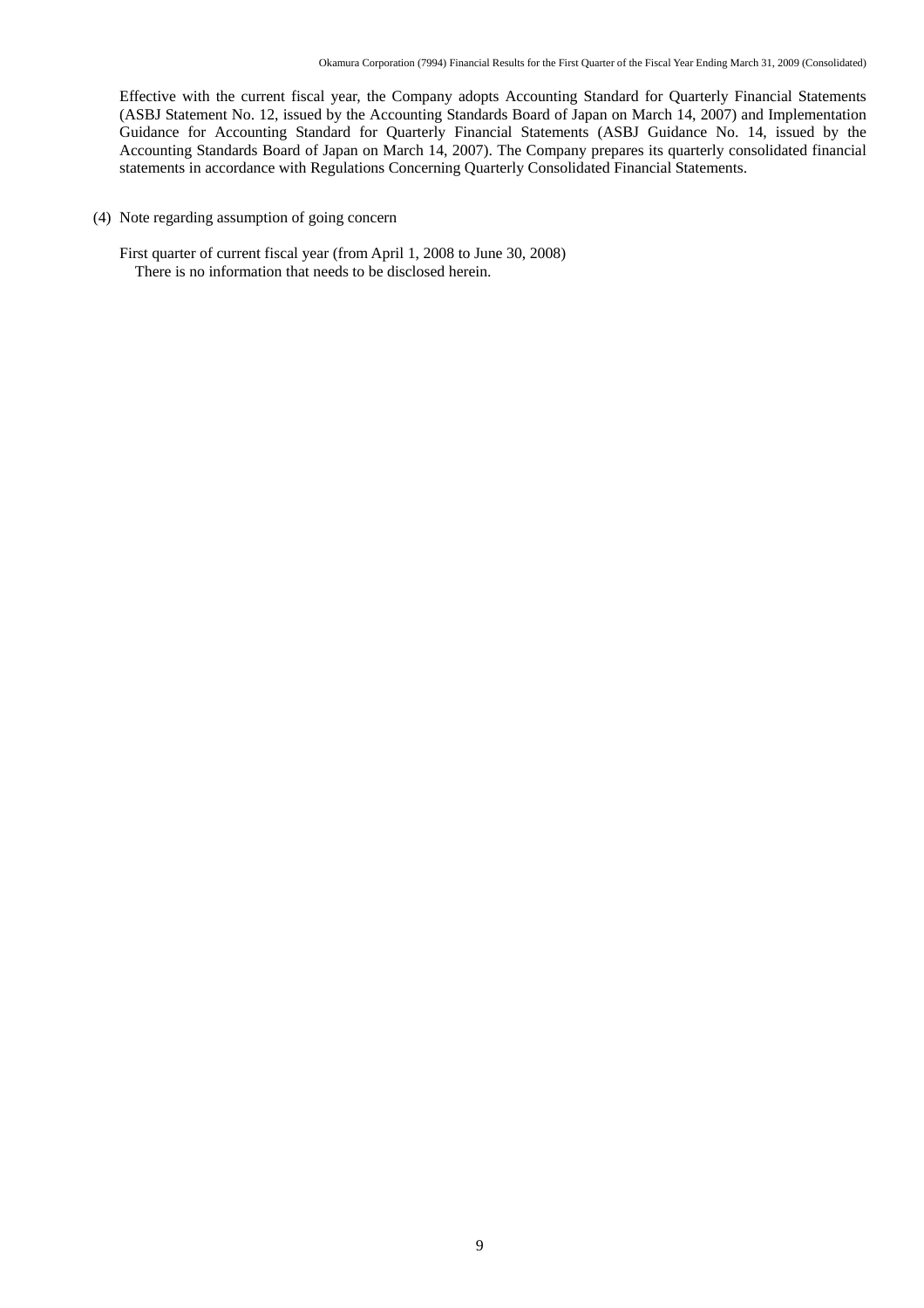#### (5) Segment information

[Segment information by business type]

First quarter (from April 1, 2008 to June 30, 2008) of FY March 2009 (from Apr. 1, 2008 - Mar. 31, 2009)

|                                                                                                            | Office Furniture  | <b>Store Displays</b> | Material<br>Handling<br>Systems and<br>Others | Total             | Unallocated<br>and<br>Eliminations             | Consolidated      |
|------------------------------------------------------------------------------------------------------------|-------------------|-----------------------|-----------------------------------------------|-------------------|------------------------------------------------|-------------------|
|                                                                                                            | (Millions of yen) | (Millions of yen)     | (Millions of yen)                             | (Millions of yen) | (Millions of yen)                              | (Millions of yen) |
| Net sales<br>(1) Net sales to external<br>customers<br>(2) Internal sales or transfers<br>between segments | 31,386<br>-       | 16,624                | 2,928                                         | 50,939            | $\overline{\phantom{0}}$<br>$(\textnormal{-})$ | 50,939            |
| Total                                                                                                      | 31,386            | 16,624                | 2,928                                         | 50,939            | ( – )                                          | 50,939            |
| Operating income or<br>(operating loss)                                                                    | 1,566             | 720                   | (219)                                         | 2,067             | $\left( -\right)$                              | 2,067             |

Notes: 1. Business segmentation method

Business segmentation is based on considerations of similarities among types, characteristics and markets, etc. for products (inclusive of operations) delivered under business activities of consolidated companies.

2. Classification of main products by business segment

| Business segment                               | Main products                                                                                                                                                                           |
|------------------------------------------------|-----------------------------------------------------------------------------------------------------------------------------------------------------------------------------------------|
| <b>Office Furniture</b>                        | Office furniture, cultural and educational facilities, partitions,<br>medical and research facilities, security systems, SOHO-related<br>products                                       |
| <b>Store Displays</b>                          | Showcases for stores, refrigerated showcases, counters for stores                                                                                                                       |
| <b>Material Handling</b><br>Systems and Others | Racks and stackers for factories and warehouses, automated<br>material handling systems, torque converters for industrial and<br>construction equipment, real estate leasing, insurance |

 3. As described under "4. Others (3) Changes in accounting principles and procedures used in the preparation of quarterly consolidated financial statements or in the method of presentation of quarterly consolidated financial statements" in "Qualitative information, Financial statements, Etc." on page 3, effective with the first quarter of the current fiscal year, the Company adopts the Accounting Standard for Valuation of Inventories (ASBJ Statement No. 9, issued by the Accounting Standards Board of Japan on July 5, 2006). The effect of this change is to reduce first-quarter operating income by ¥238 million in the Office Furniture segment and the same by ¥47 million in the Store Displays segment and to increase first-quarter operating loss by ¥33 million in the Material Handling Systems and Others segment, all compared with the results using the previous method.

[Geographically Segmented Information]

First quarter of current fiscal year (from April 1, 2008 to June 30, 2008)

Geographically segmented information is omitted. This is because Japan accounts for over 90% of the Company's total net sales across all segments.

[Overseas sales]

First quarter of current fiscal year (from April 1, 2008 to June 30, 2008) Information on overseas sales is omitted, because they account for less than 10% of the Company's consolidated net sales.

(6) Note regarding occurrence of significant change in amount of shareholders' equity

First quarter of current fiscal year (from April 1, 2008 to June 30, 2008) There is no information that needs to be disclosed herein.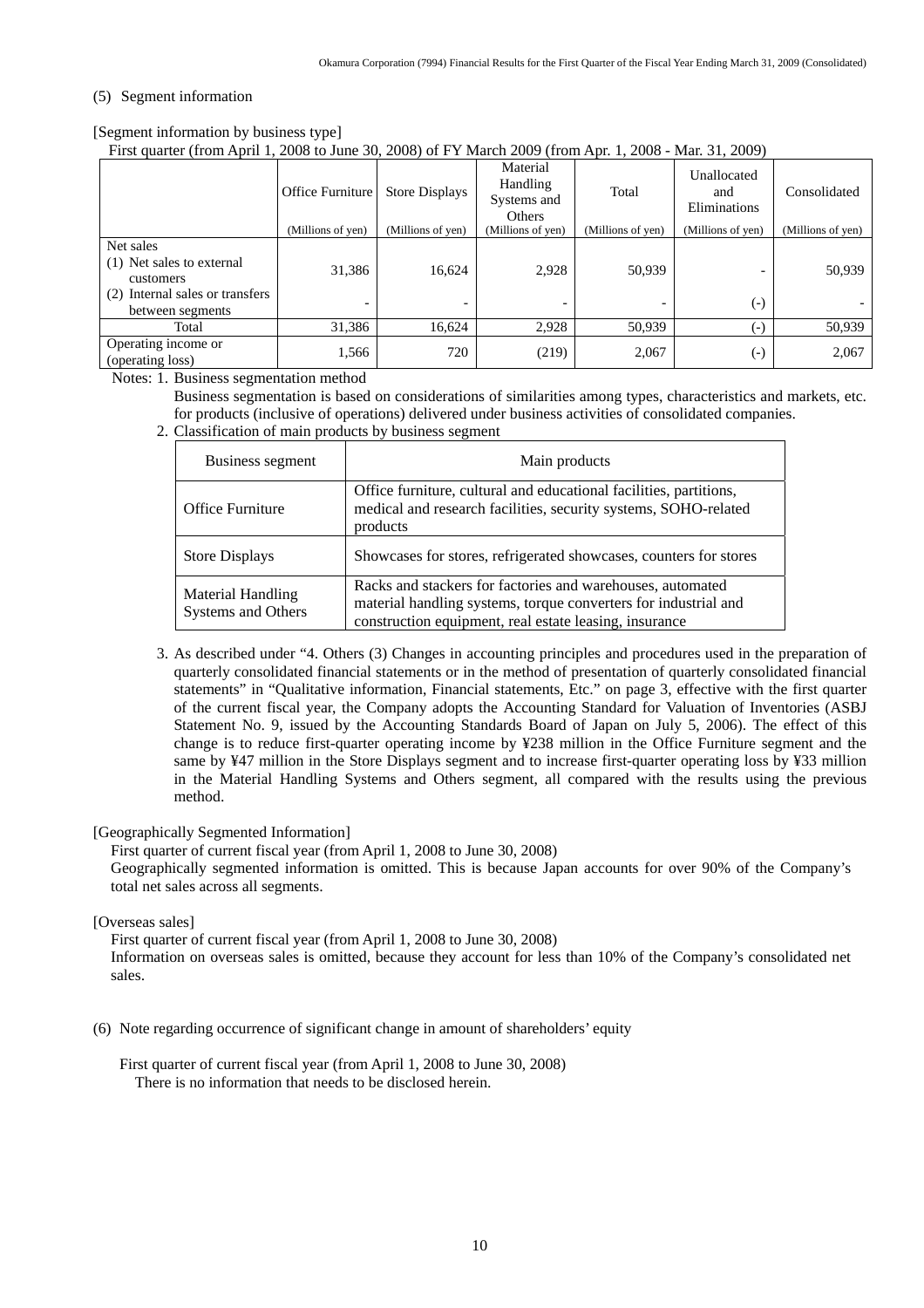#### 6. Other information

#### Additional information

(Revision of useful lives of tangible fixed assets)

Following the revision of the Corporate Tax Law in the 2008 fiscal year, effective with the first quarter of the current fiscal year the Company changes the numbers of useful life years it uses in respect of machinery and equipment to conform to the same criteria as prescribed in the revised Corporate Tax Law.

The effect of this application was to reduce operating income, ordinary income, and net income before income taxes for the quarter term by ¥32 million each, compared with the results using the previous method.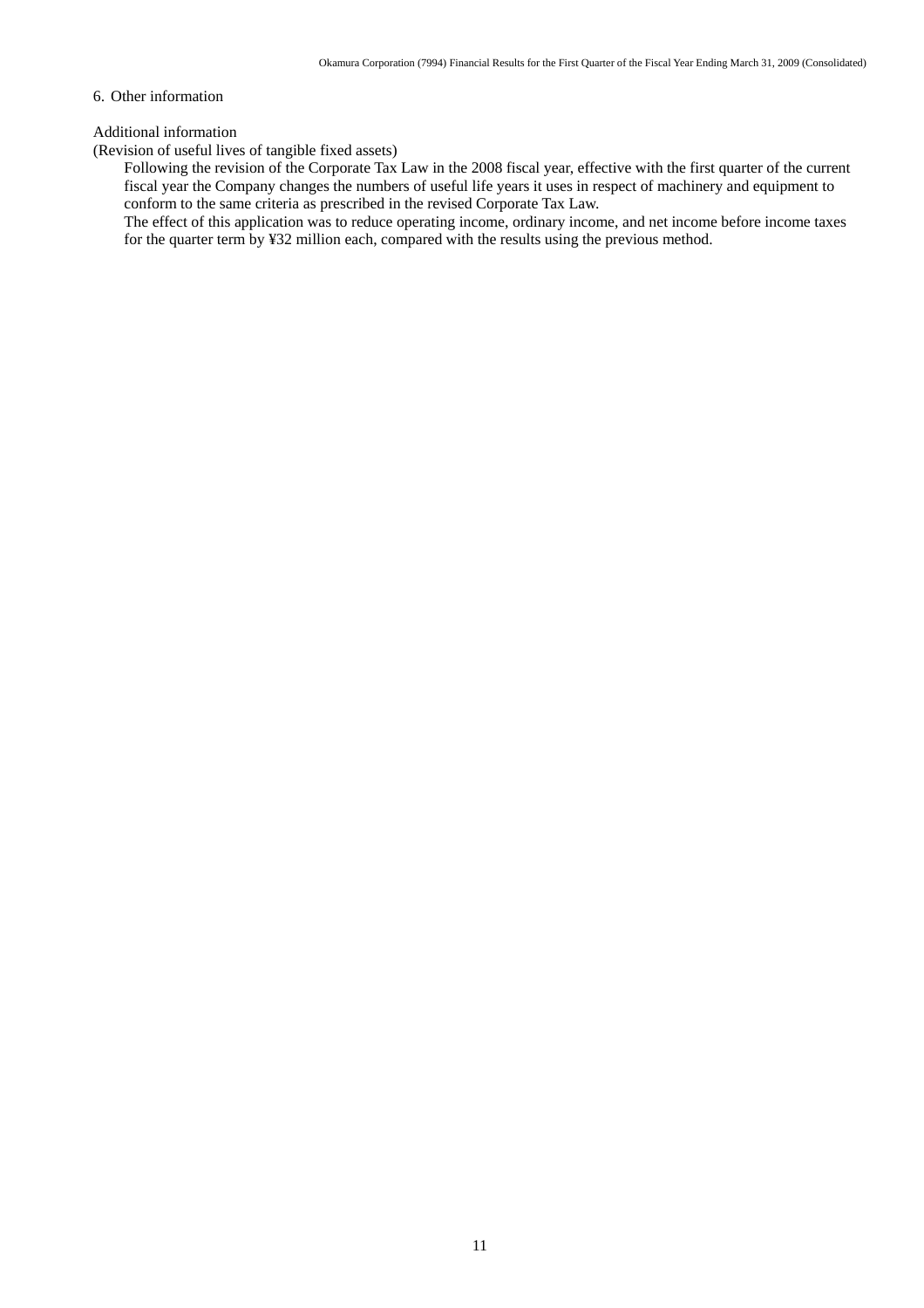### [Reference data]

Financial statements and others concerning first quarter of previous fiscal year

### (1) (Condensed) Quarterly Consolidated Income Statement

|                                                     | (Millions of yen)                                                              |  |  |
|-----------------------------------------------------|--------------------------------------------------------------------------------|--|--|
| Accounts                                            | First quarter of previous fiscal year<br>(from April 1, 2007 to June 30, 2007) |  |  |
| I Net sales                                         | 52,993                                                                         |  |  |
| II Cost of sales                                    | 36,121                                                                         |  |  |
| Gross profit                                        | 16,871                                                                         |  |  |
| III Selling, general and administrative expenses    | 13,836                                                                         |  |  |
| Operating income                                    | 3,035                                                                          |  |  |
| IV Other income:                                    | 564                                                                            |  |  |
| 1 Interest and dividend income                      | 232                                                                            |  |  |
| 2 Equity in earnings of affiliated companies        | 62                                                                             |  |  |
| 3 Others                                            | 269                                                                            |  |  |
| V Other expenses:                                   | 130                                                                            |  |  |
| 1 Interest expenses                                 | 108                                                                            |  |  |
| 2 Others                                            | 22                                                                             |  |  |
| Ordinary income                                     | 3,468                                                                          |  |  |
| VI Extraordinary income:                            | 38                                                                             |  |  |
| 1 Reversal of allowance for doubtful accounts       | 38                                                                             |  |  |
| 2 Others                                            | 0                                                                              |  |  |
| VII Extraordinary losses:                           | 30                                                                             |  |  |
| 1 Loss on disposal of property, plant and equipment | 30                                                                             |  |  |
| 2 Others                                            | 0                                                                              |  |  |
| Income before income taxes for the quarter term     | 3,476                                                                          |  |  |
| Income taxes                                        | 91                                                                             |  |  |
| Adjustments on income taxes                         | 1,445                                                                          |  |  |
| Minority interests in earnings                      | 45                                                                             |  |  |
| Net income for the quarter term                     | 1,894                                                                          |  |  |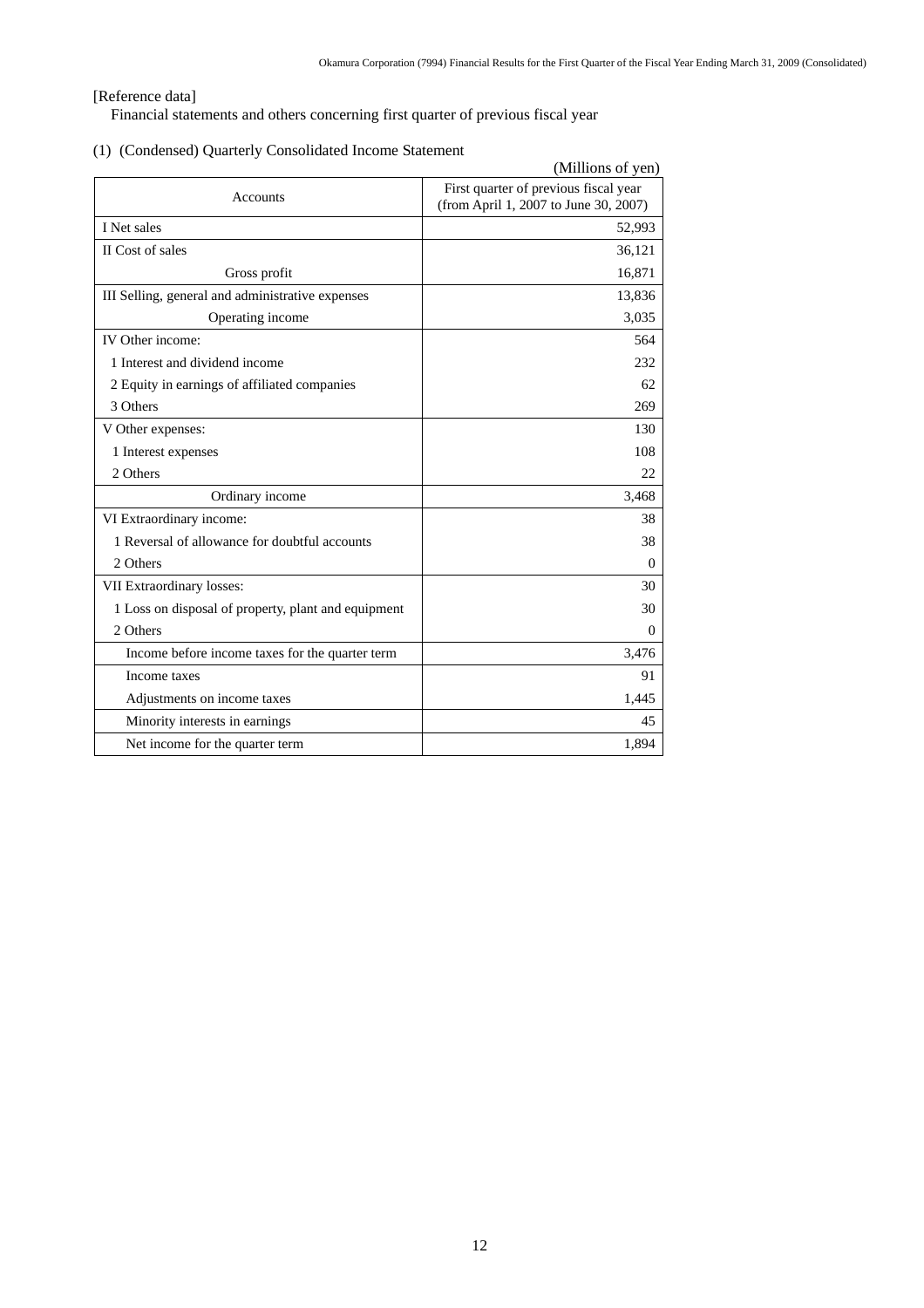### (2) (Condensed) Quarterly Consolidated Cash Flow Statement

|                                                                                              | (Millions of yen)                                                              |  |  |  |
|----------------------------------------------------------------------------------------------|--------------------------------------------------------------------------------|--|--|--|
| Components                                                                                   | First quarter of previous fiscal year<br>(from April 1, 2007 to June 30, 2007) |  |  |  |
| Ι<br>Cash flows from operating activities                                                    |                                                                                |  |  |  |
| 1 Income before income taxes for the quarter term                                            | 3,476                                                                          |  |  |  |
| 2 Depreciation expense                                                                       | 1,271                                                                          |  |  |  |
| 3 Loss on disposal of property, plant and equipment                                          | 30                                                                             |  |  |  |
| 4 Equity in earnings of affiliated companies                                                 | (62)                                                                           |  |  |  |
| (Parenthesis indicates gain in earnings.)<br>5 Increase/decrease in allowances (Parenthesis  |                                                                                |  |  |  |
| indicates decrease.)                                                                         | (2,407)                                                                        |  |  |  |
| 6 Interest and dividend income                                                               | (232)                                                                          |  |  |  |
| 7 Interest expense                                                                           | 108                                                                            |  |  |  |
| 8 Increase/decrease in notes and accounts receivable                                         | 9,288                                                                          |  |  |  |
| (Parenthesis indicates increase.)<br>9 Increase/decrease in inventories (Parenthesis         |                                                                                |  |  |  |
| indicates increase.)                                                                         | 177                                                                            |  |  |  |
| 10 Increase/decrease in notes and accounts payable<br>(Parenthesis indicates decrease.)      | (1,366)                                                                        |  |  |  |
| 11 Others                                                                                    | 356                                                                            |  |  |  |
| Sub-total                                                                                    | 10,639                                                                         |  |  |  |
| 12 Interest and dividends received                                                           | 231                                                                            |  |  |  |
| 13 Interest expenses paid                                                                    | (91)                                                                           |  |  |  |
| 14 Income taxes paid                                                                         | (3,427)                                                                        |  |  |  |
| Net Cash provided by operating activities                                                    | 7,351                                                                          |  |  |  |
| П<br>Cash flows from investing activities                                                    |                                                                                |  |  |  |
| 1 Term deposits paid                                                                         | (200)                                                                          |  |  |  |
| 2 Term deposits withdrawn                                                                    | 369                                                                            |  |  |  |
| 3 Payment for purchase of property, plant and                                                | (766)                                                                          |  |  |  |
| equipment                                                                                    |                                                                                |  |  |  |
| 4 Proceeds from sale of property, plant and<br>equipment                                     | 13                                                                             |  |  |  |
| 5 Payment for purchase of intangible fixed assets                                            | (65)                                                                           |  |  |  |
| 6 Payment for purchase of investment securities                                              | (22)                                                                           |  |  |  |
| 7 Proceeds from sale and redemption of investment                                            | 19                                                                             |  |  |  |
| securities                                                                                   |                                                                                |  |  |  |
| 8 Others                                                                                     | (46)                                                                           |  |  |  |
| Net Cash used in investing activities                                                        | (698)                                                                          |  |  |  |
| III Cash flows from financing activities<br>1 Net increase/decrease in short-term bank loans |                                                                                |  |  |  |
| (Parenthesis indicates decrease.)                                                            | 300                                                                            |  |  |  |
| 2 Repayments of long-term debt                                                               | (198)                                                                          |  |  |  |
| 3 Payment for purchase of treasury stock                                                     | (2,036)                                                                        |  |  |  |
| 4 Cash dividends                                                                             | (1,009)                                                                        |  |  |  |
| 5 Cash dividends paid to minority shareholders                                               | (16)                                                                           |  |  |  |
| Net Cash used in financing activities                                                        | (2,959)                                                                        |  |  |  |
| Effect on exchange rate changes on cash and cash<br>IV<br>equivalents                        | 2                                                                              |  |  |  |
| Increase/decrease in cash and cash equivalents<br>V<br>(Parenthesis indicates decrease.)     | 3,695                                                                          |  |  |  |
| VI Cash and cash equivalents at beginning of year                                            | 16,697                                                                         |  |  |  |
| VII Cash and cash equivalents at term end                                                    | 20,392                                                                         |  |  |  |